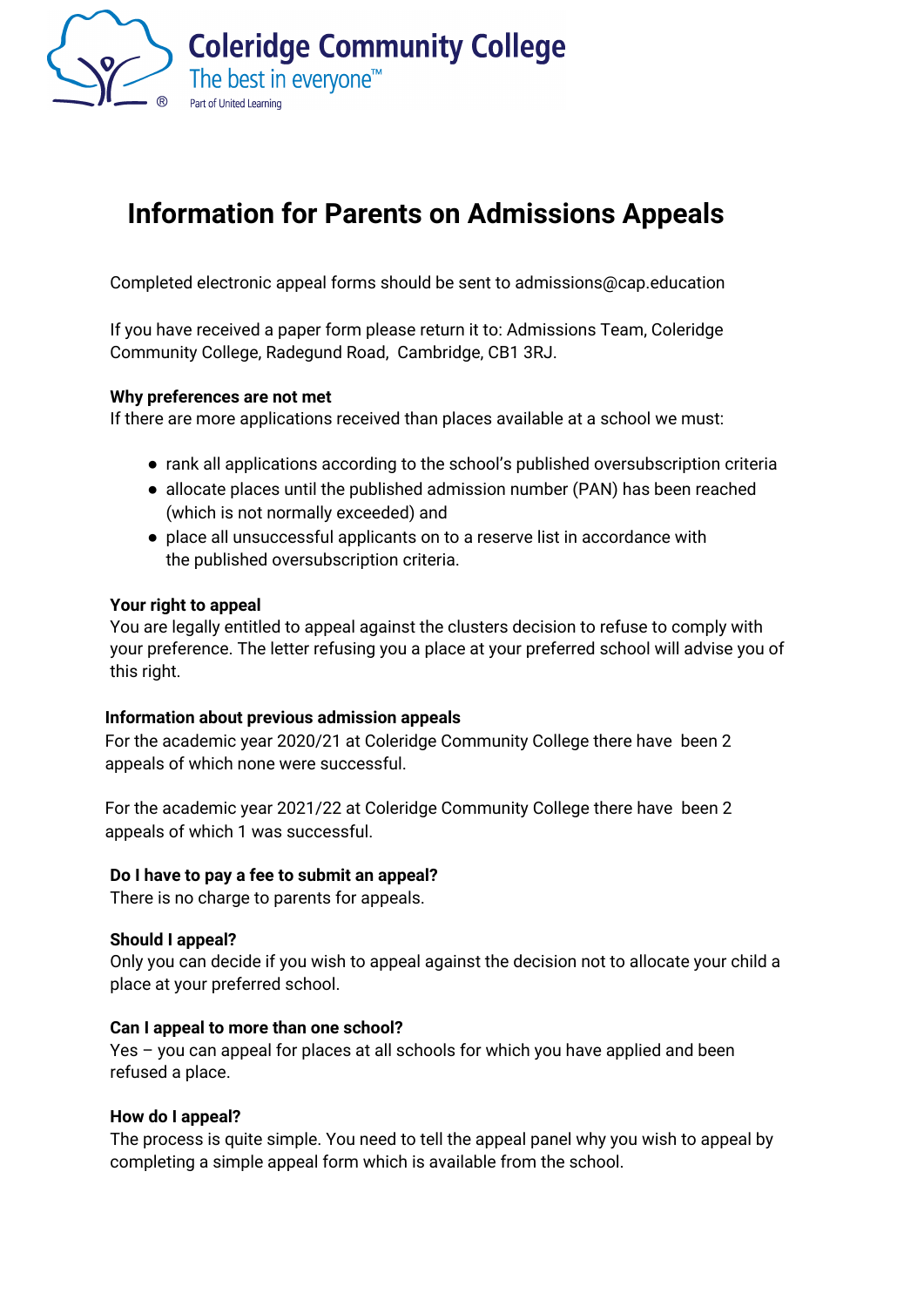When you complete the appeal form, give as much information as you can. You will also have the opportunity to submit further information before your appeal. It will help if you are able to provide any documents to support your case and you are greatly encouraged to do so. For example if you wish to appeal on medical grounds, a letter from your doctor would be helpful.

# **How long will I have to wait before my appeal is heard?**

Appeals will be heard within thirty school days of receipt of the form requesting the appeal.

## **What happens next?**

Once we receive your appeal, your form and any supporting documents will be forwarded to Clerk Associates UK, [\(www.clerksassociates.co.uk\) wh](http://www.clerksassociates.co.uk)o manage and administer in year admission appeals on behalf of the school.

Details of how your information is shared and stored can be found here

- www.coleridgecc.org.uk/about-us/key-information/policies

You will receive a letter inviting you to attend the appeal hearing. You will receive at least two weeks' notice of the appeal date. If you are unable to attend on the date offered, the appeal can be heard in your absence. If you request an appeal and do not tell us you are unable to attend your appeal will be considered in your absence. It is important therefore that you let us know if you wish to attend. You will also receive the following information:

- a copy of the School's statement to the appeal panel and any supporting documentation;
- the reasons for not allocating your child a place at your preferred school;
- copies of all the documents you sent in support of your case; and
- copies of all letters sent between you and the School regarding the application.

You can bring a friend or representative to help you present your case or simply sit with you to provide support. Arrangements can be made for an interpreter to be present if this would be helpful to you.

## **The Appeal Hearing**

Every effort is made to keep the appeal informal. At the start of the hearing the Chair of the independent appeal panel will introduce the panel members and explain the panel's role and how the appeal will be conducted.

## **The Independent Appeal Panel**

There are three people on the panel who are either:

- lay persons not connected to the school, who have no personal experience in the management of a school; or
- persons 'experienced in education' (e.g. retired head teachers) who are not connected to the school

## **Clerk to the Panel**

A legal officer who is experienced in education law will be present to act as clerk and to advise the panel and ensure the correct legal procedures are followed. If you have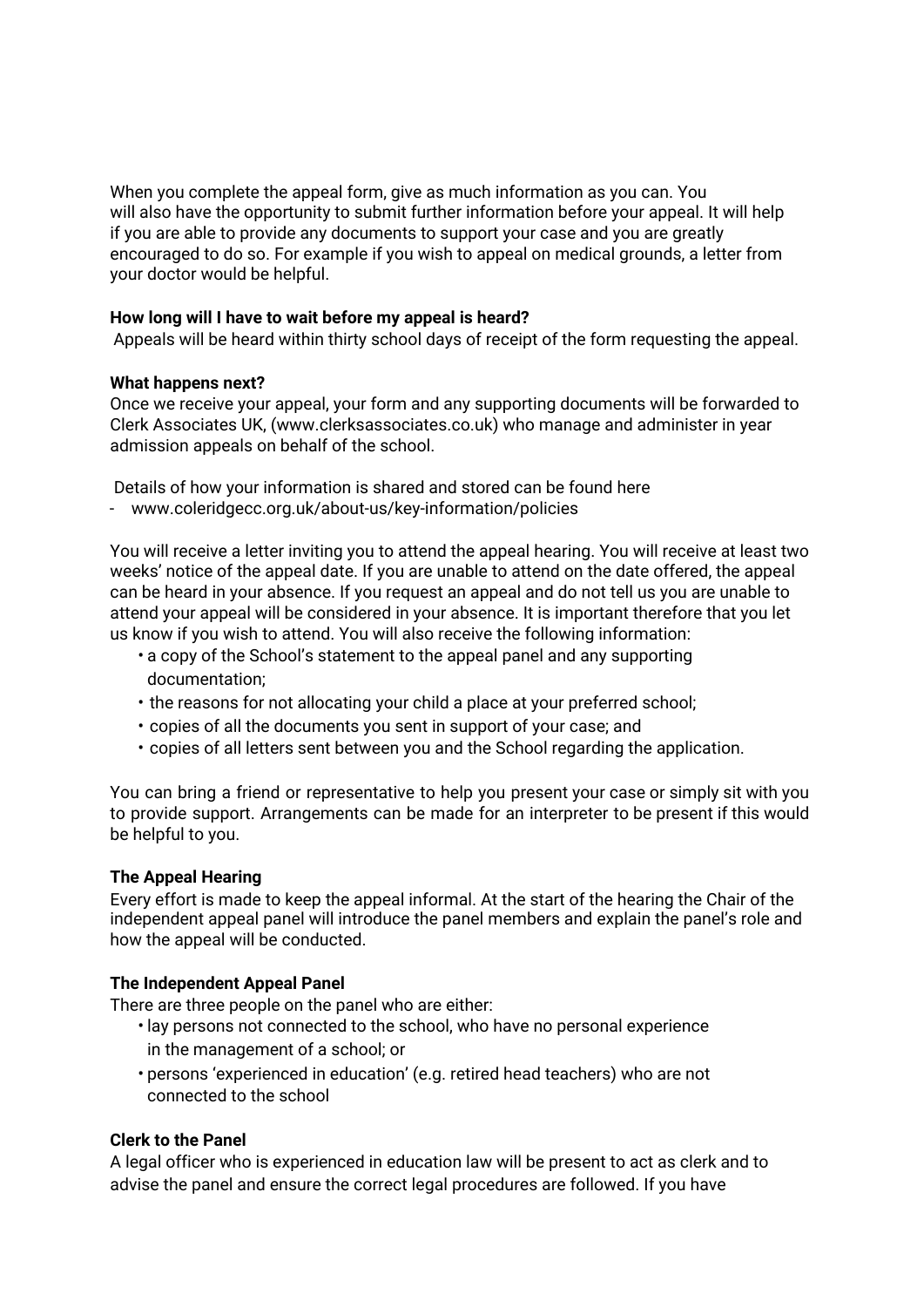questions on these matters you may also ask them at the hearing.

#### **Admission Authority Representative**

A representative of the School will be present to explain why your child was not offered a place at the school, that the admission arrangements were properly implemented in accordance with the School Admissions Code and School Standards Framework Act 1998 and how further admission to the school would be prejudicial to the provision of efficient education.

## **What happens at an Appeal?**

The law requires an independent appeal panel to consider whether your child would have been offered a place if:

- the admission arrangements had been properly applied or;
- the arrangements do not comply with the mandatory requirements of the School Admissions Code or the SSFA 1998.

If they decide that your child was correctly not offered a place they must go on to consider if the admission of one more child to your preferred school would cause 'prejudice to the provision of efficient education or the efficient use of resources'. This means that they must decide whether admitting one more child to the school would have a negative effect on the school's ability to provide efficient education or to use its resources efficiently.

There are two types of appeal hearing: block appeals and individual appeals. Block appeals may be organised if there are other parents who are appealing for places at the same school and in the same year group. You will be told whether your appeal will be part of a block appeal when you are invited to attend the appeal.

Both appeals are heard by way of the same two stage process. If you are attending a block appeal, at stage one, you, and all other parents appealing for a place at the same school, will be asked to attend at the same time. If you are attending an individual appeal, only you will be asked to attend at stage one.

#### **Stage One**

The School's representative presents its case. This will explain why the children were not offered places at the school and how further admission would result in prejudice to the provision of efficient education or the efficient use of resources. The appeal panel and parents will then be able to ask the School's representative questions.

#### **Stage Two**

If the panel finds that there would be 'prejudice' you will be invited to present your individual case. The School's representative and the members of the appeal panel may then ask you some questions about your case. The appeal panel will, having heard all the parents' cases, decide in private if your case outweighs the School's case against further admission.